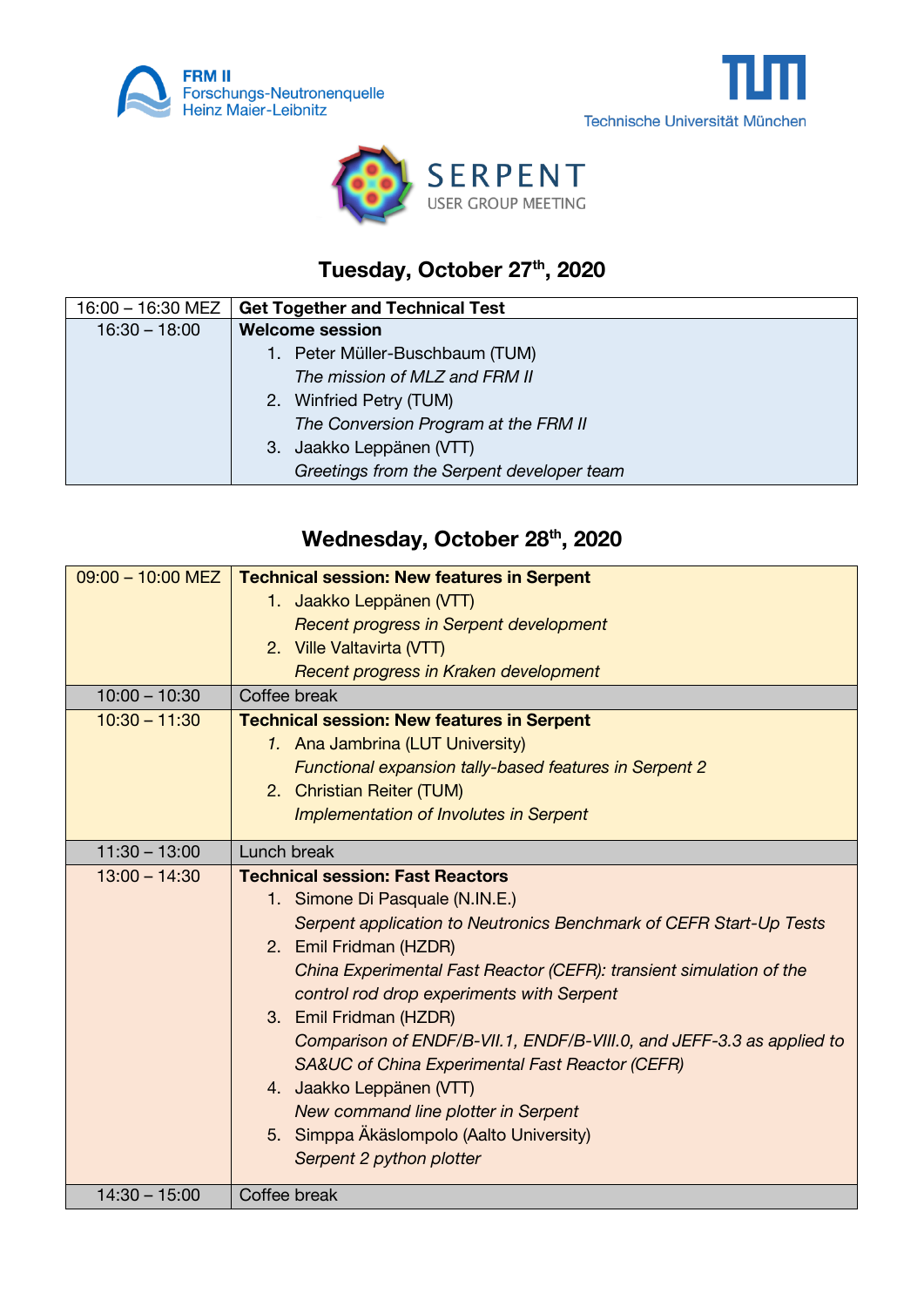





| $15:00 - 16:30$ | <b>Technical session: Group constants</b>                         |
|-----------------|-------------------------------------------------------------------|
|                 | 1. Antti Rintala (VTT)                                            |
|                 | Microscopic depletion with Serpent                                |
|                 | 2. Rizki Oktavian (Purdue University)                             |
|                 | Triangle-based Quasi-diffusion Nodal Solver Employing Serpent's   |
|                 | <b>Homogenized Group Constants</b>                                |
|                 | 3. Petri Tom Forslund Guimarães (Westinghouse Electric Sweden AB) |
|                 | Serpent2/POLCA8 3D Single-Channel Benchmark                       |
|                 |                                                                   |
| 16:30           | <b>Virtual Group Photo</b>                                        |

## **Thursday, October 29th, 2020**

| 09:00 - 10:30 MEZ | <b>Technical session: Multi-physics</b>                             |
|-------------------|---------------------------------------------------------------------|
|                   | 1. Kaltrina Shehu (TUM)                                             |
|                   | Coupled Serpent / Ansys CFX calculations                            |
|                   | 2. Chunyu Liu (TUM)                                                 |
|                   | Multi-physics coupling between Serpent and COMSOL                   |
|                   | 3. Diego Ferraro (KIT)                                              |
|                   | Serpent multiphysics calculations for transient analysis in LWR     |
| $10:30 - 11:00$   | Coffee break                                                        |
| $11:00 - 12:00$   | <b>Technical session: MSR</b>                                       |
|                   | 1. Jonathan Scherr (Abilene Christian University)                   |
|                   | The ACU Molten Salt Research Reactor                                |
|                   | 2. Luke Seifert (The University of Illinois)                        |
|                   | Material Flows and On-line Reprocessing in Serpent                  |
|                   | 3. Olga Negri (The University of Manchester)                        |
|                   | Precursor drift in molten salt reactors                             |
|                   | 4. Armin Seubert (GRS)                                              |
|                   | Parameterized Input Decks in Serpent using Variables and Arithmetic |
|                   | Expressions                                                         |
| $12:00 - 13:00$   | Lunch break                                                         |
| $13:00 - 14:00$   |                                                                     |
|                   | <b>Technical session: Burnup</b>                                    |
|                   | 1. Manuel García (KIT)                                              |
|                   | Validation calculations for Serpent full-core pin-by-pin burnup in  |
|                   | <b>Light Water Reactors</b>                                         |
|                   | 2. Augusto Hernandez Solis (SCK-CEN)                                |
|                   | Code-to-code depletion benchmark to test the novel SERPENT2         |
|                   | capabilities while utilizing different energy deposition models     |
| $14:00 - 14:30$   | Coffee break                                                        |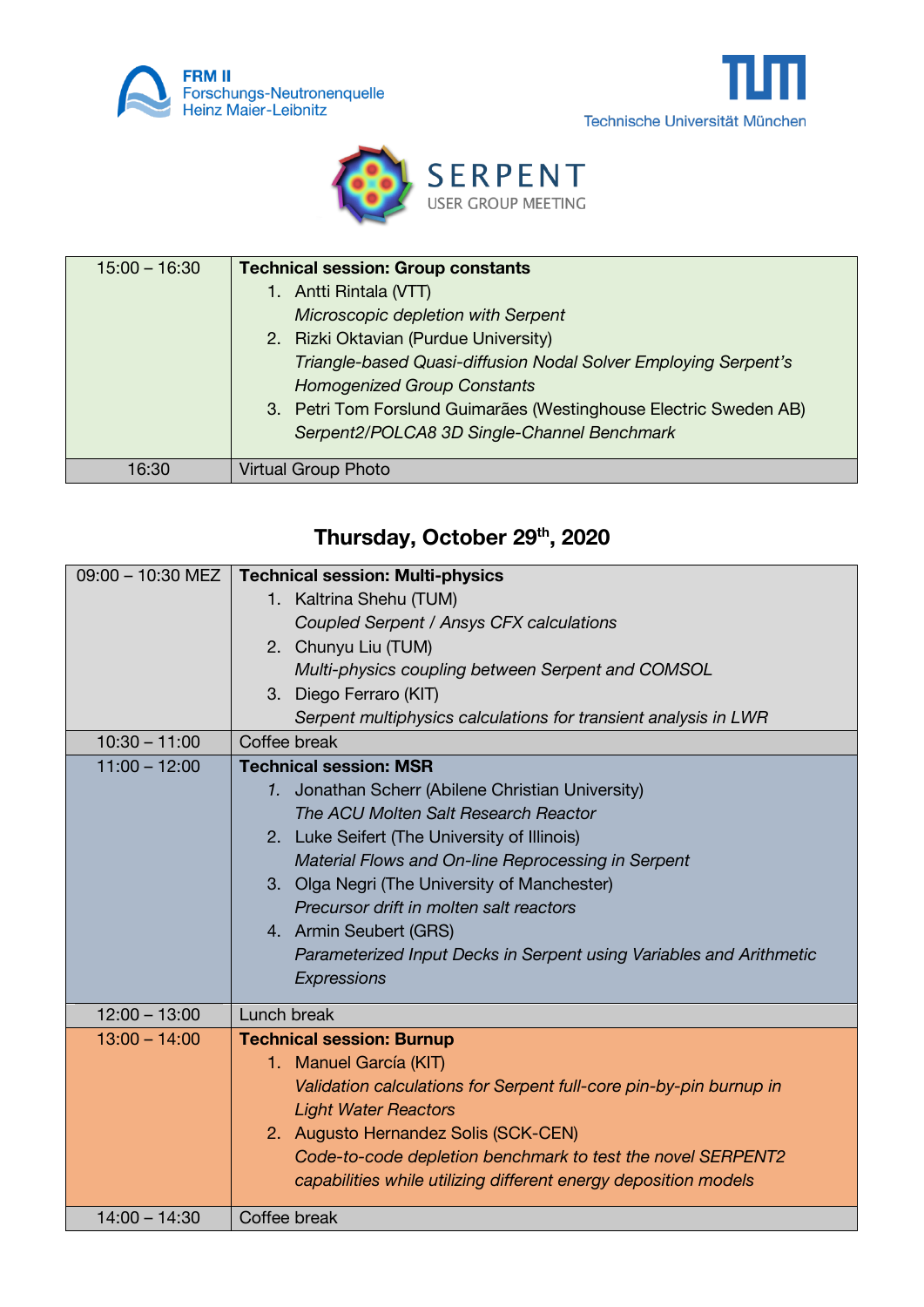





| $14:30 - 15:30$ | <b>Technical session: Burnup</b>                                       |
|-----------------|------------------------------------------------------------------------|
|                 | 1. Vaibhav Mishra (Uppsala Universitet)                                |
|                 | Use of Serpent Monte-Carlo code for development of 3D full-scale       |
|                 | models and analysis of spent fuel quivers                              |
|                 | 2. Gašper Žerovnik (EC-JRC Geel)                                       |
|                 | Effect of spatial and time discretization parameters on calculated PWR |
|                 | spent fuel observables                                                 |
|                 |                                                                        |
| 18:00           | <b>Virtual Social Event</b>                                            |

## **Friday, October 30th, 2020**

| $09:00 - 10:00$ MEZ | <b>Technical session: Miscellaneous</b>                      |
|---------------------|--------------------------------------------------------------|
|                     | 1. Simppa Äkäslompolo (Aalto University)                     |
|                     | Serpent model of W7-X stellarator for 14.1 MeV neutrons      |
|                     | 2. Daniel Bonete Wiese (TUM)                                 |
|                     | First steps at FRM II to use Serpent in medical applications |
| $10:00 - 10:30$     | Coffee break                                                 |
| $10:30 - 11:30$     | <b>Technical session: Miscellaneous</b>                      |
|                     | 1. Pavel Pugachev (Moscow Engineering Physics Institute)     |
|                     | Application of Serpent 2 for fuel debris neutronic modeling  |
|                     | 2. Mikolaj Kowalski (University of Cambridge)                |
|                     | <b>Accelerating Surface Tracking via Distance Caching</b>    |
| $11:30 - 13:00$     | Lunch break                                                  |
| $13:00 - 14:00$     | <b>Technical session: Miscellaneous</b>                      |
|                     | 1. Davide Portinari (ILL)                                    |
|                     | <b>High Flux Reactor conversion to LEU</b>                   |
|                     | 2. Monika Koleva (IPP)                                       |
|                     | Calibration of neutron detectors at ASDEX Upgrade            |
| $14:00 - 14:30$     | Coffee break                                                 |